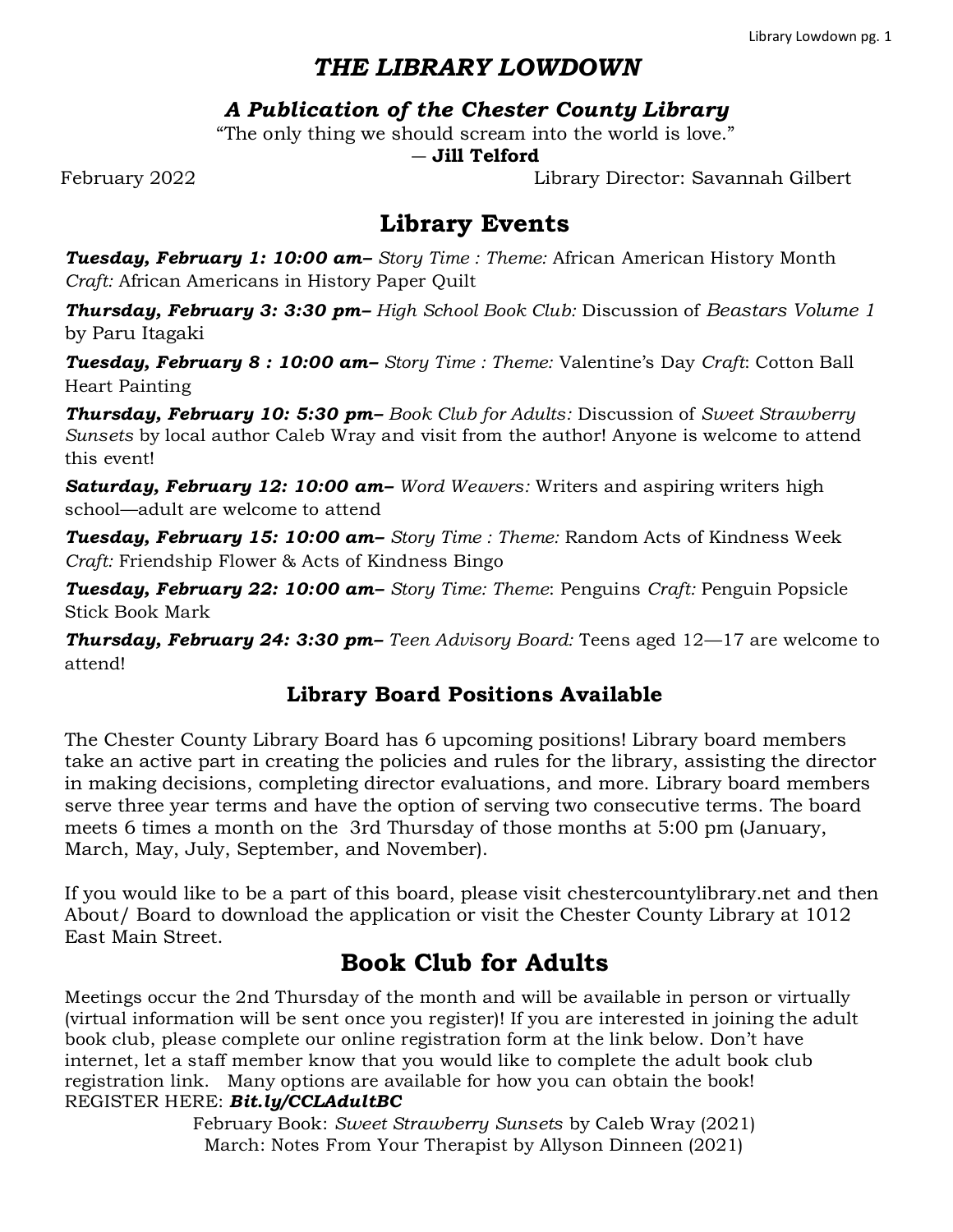### **Teen Advisory Board**

*What is TAB?* TAB (Teen Advisory Board) is a group of teens aged 12 –17 that enjoy reading and/or using the library.

*What do they do?* Teens sit down with the library director monthly and discuss what kinds of programs, books, DVDs, and audiobooks that they would like to see at our library. At each meeting we also have an activity. Some of the activities so far have been origami bookmarks, a library scavenger hunt, and trying new foods like kimchi ramen noodles. As our group grows, we will hold an election and elect a president/vice president/treasurer-secretary. The TAB will have the opportunity in the future to hold fundraisers as well.

**Where do they meet?** In the conference room of the library. Meetings are also available virtually. Visit our events calendar on our website (chestercountylibrary.net) for virtual meeting information.

#### *Upcoming Meeting Dates*

Thursday, February 24th at 3:30 pm Thursday, March 24th at 3:30 pm

### **High School Book Club**

The Chester County Library is starting a High School Book Club which will begin in February of 2022. Meetings will occur on the first Thursday of each month during February, March, and April at 3:30 pm. Meetings will be held in the conference room of the library but there will also be a virtual meeting option for those who are uncomfortable with meeting in person, are sick, or unable to attend for any reason in person. High School (9th-12th grade) students in the Chester County public/private schools or homeschooled are welcome to join. To sign up, please complete the form in the link provided or call the library. Books are provided at NO COST courtesy of a grant from

#### Southwest Electric.

Visit: bit.ly/CCLHSBC February 3, 2022 at 3:30 pm : *Beastars Volume 1* by Paru Itagaki March 3, 2022 at 3:30 pm*: Ashlords* by Scott Reintgen April 7, 2022 at 3:30 pm: *The Astonishing Colors of After* by Emily Pan

### **Memorial/ In Honor Books**

- In Honor of Janice Haithcoat by the Beaty & Minton Families: Items Purchased: *Keeper of the Lost Cities Book 1—5* by Shannon Messenger
- In Memory of Jo Willis by Estelle Jones & Phyllis Wood: Items Purchased: *Reckless Girls* by Rachel Hawkins and *Where the Truth Lies* by Anna Bailey
- In Memory of Billene Hemby by Virginia Webb: Items Purchased: *The Big Book of Favorite Scrap Quilts, How to Learn Crochet* by Chavers Callie
- In Memory of Jo Willis by Delores Jones, Phill Willis, & Kelly Robbins: Item Purchased: Table for the library sitting area
- In Memory of Jo Willis by Joyce & Stephen Morris: Funds Towards: Table for the library sitting area
- In Memory of Jo Willis by George and Beth Jordan: Items Purchased: *We Are All the Same in the Dark* by Julia Heaberlin, *Viral* by Robin Cook, *The 22 Murders of Madison May* by Max Barry, *Revival Season* by Monica West, *Lucky* by Marissa Stapley
- In Memory of Jo Willis by Clay and Nancy Canada: Items Purchased: *All I Want* by Darcey Bell and *Sugar Birds* by Cheryl Grey Bostrom